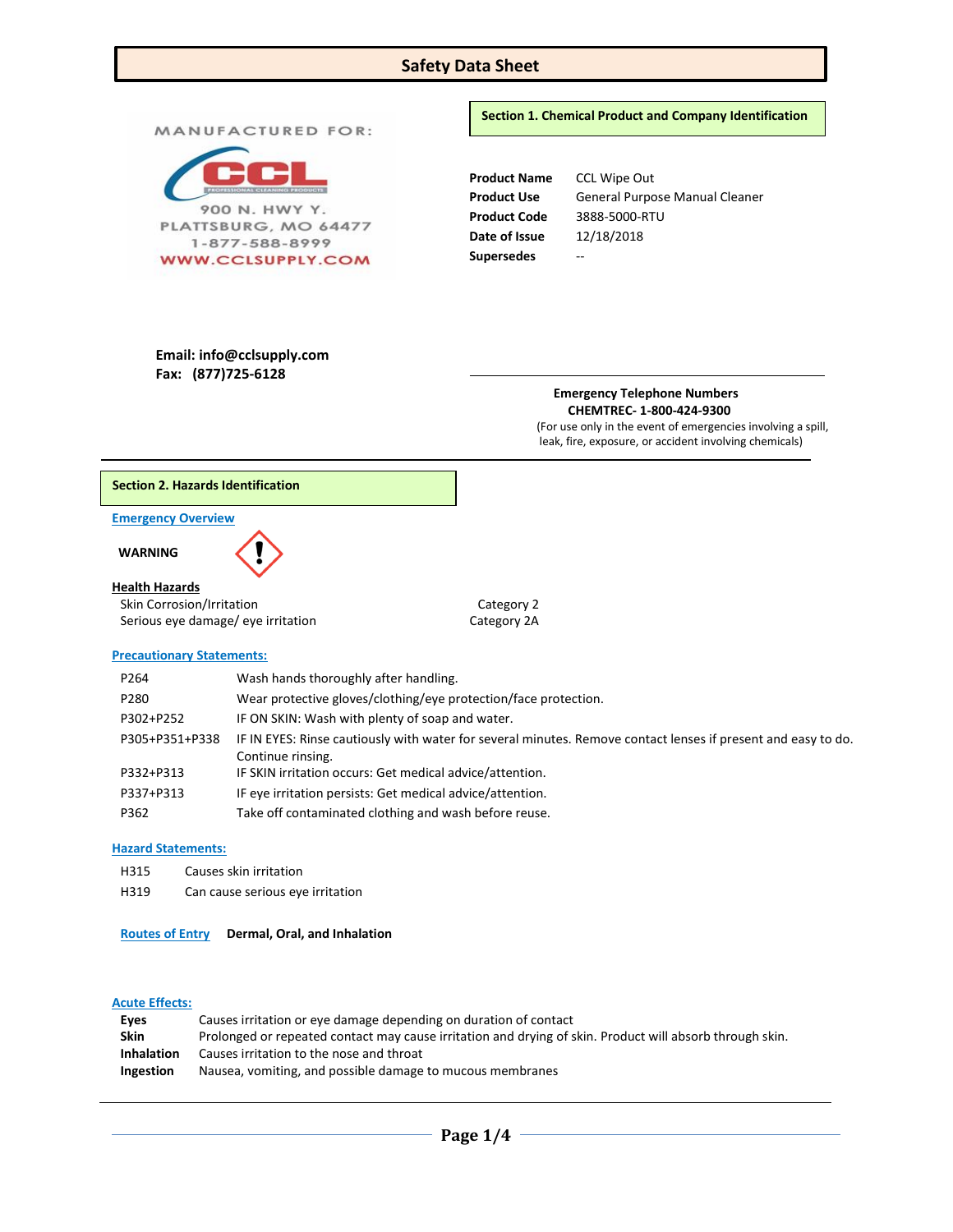**Name of Hazardous Ingredients CAS Number % by Weight** 2-butoxyethanol 111-76-2 **Eye Contact** Flush immediately with clean water for 15 minutes. Seek immediate medical attention. **Skin Contact** If irritation occurs, flush with plenty of clean water. Seek medical attention if a rash occurs or if irritation continues. **Inhalation** Remove person to fresh air. **Ingestion** Do not induce vomiting. if conscious, give several large glasses of water. Never give anything to an unconscious person orally. Seek immediate medical attention.  Hazardous Combustion Products CO<sub>2</sub> and some CO **Extinguishing Media Water, CO<sub>2</sub> and foam Unsuitable Extinguishing Media** N/A **Fire Fighting Procedures** Product is not combustible but the containers should be kept cool in a fire with water stream. Fire fighters must wear self-contained breathing apparatus and eye protection. **Spill Clean Up** All spilled material must be contained and kept out of waterways, sewers and drains. The spilled chemical should be absorbed with an inert material. Flush cleaned area thoroughly with water. **Section 3. Composition/Information on Ingredients Section 4. First Aid Measures Section 5. Fire Fighting Measures National Fire Protection Association (U.S.A) National Fire Protection Association (U.S.A)**  (estimated rating) **1 0 0 Section 6. Accidental Release Measures**

**Section 7. Handling and Storage** 

**Handling and Storage** Keep container tightly closed when not in use. Keep out of the reach of children.

**Section 8. Exposure Controls/Personal Protection**

**Exposure Limits**

| <b>Product Name</b>                                                       | DF<br><b>OSHA</b><br>. | <b>NIOSH REL</b> | WEEL<br>ΔIH / | $ACGIH T^{\dagger}$ |
|---------------------------------------------------------------------------|------------------------|------------------|---------------|---------------------|
| $ -$<br>$\overline{\phantom{0}}$<br>' 11-76-2.<br>∠-but∩∵<br>oxvethanol ( | 50ppm                  | 5ppm             |               | 20ppm               |

**Engineering Controls** Local ventilation usually adequate

# **Personal Protective Equipment (PPE)**

**Eyes** Safety glass or chemical splash goggles **Body** Rubber or neoprene gloves, boots and apron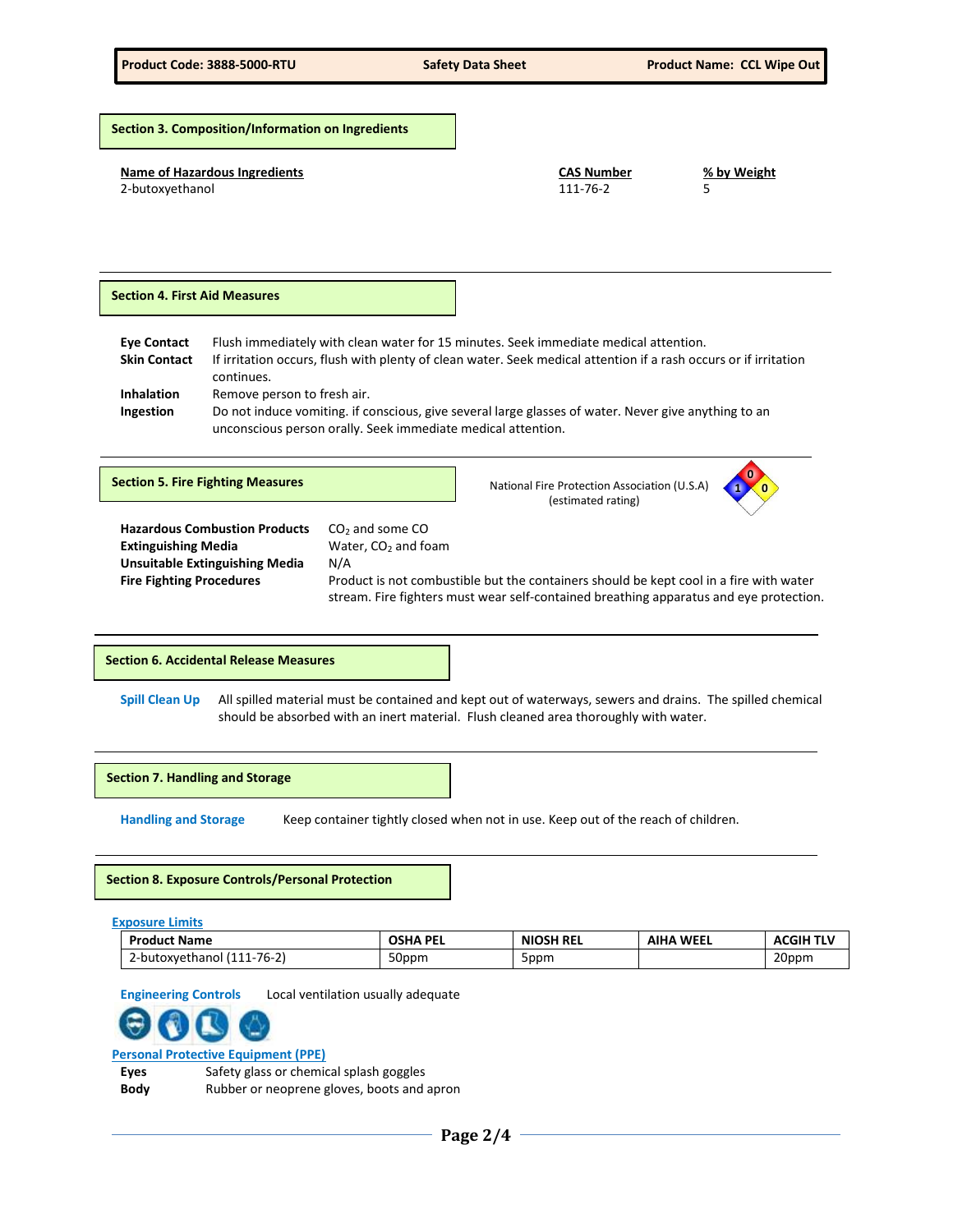**Respiratory** Use NIOSH approved respirator if TLV are exceeded

## **Section 9. Physical and Chemical Properties**

| <b>Physical State</b>   | Liguid            | <b>Explosive Limits</b>      | N/A                |
|-------------------------|-------------------|------------------------------|--------------------|
| Color                   | Blue              | <b>Vapor Pressure</b>        | 23.786 mmHg @ 77°F |
| Odor                    | Glycol ether odor | <b>Vapor Density</b>         | Heavier than air   |
| <b>Odor Threshold</b>   | N/A               | <b>Relative Density</b>      | N/A                |
| рH                      | 13.5-14.0         | <b>Solubility</b>            | Miscible           |
| <b>Freezing Point</b>   | N/A               | <b>Partition Coefficient</b> | N/A                |
| <b>Boiling Point</b>    | $212^{\circ}F$    | <b>Auto-Ignition Temp.</b>   | N/A                |
| <b>Flash Point</b>      | N/A               | <b>Decomposition Temp.</b>   | N/A                |
| <b>Evaporation Rate</b> | Undetermined      | <b>Viscosity</b>             | N/A                |
| <b>Flammability</b>     | N/A               | <b>Specific Gravity</b>      | 1.05-1.10          |

## **Section 10. Stability and Reactivity**

| <b>Stability and Reactivity</b> | Stable         |
|---------------------------------|----------------|
| Incompatibility                 | None           |
| <b>Hazardous Polymerization</b> | Will not occur |
| <b>Hazardous Decomposition</b>  | None known     |
| <b>Products</b>                 |                |
| <b>Conditions to Avoid</b>      | N/A            |

## **Section 11. Toxicological Information**

| <b>Routes of Entry</b>       | Dermal, oral and Inhalation                                                       |
|------------------------------|-----------------------------------------------------------------------------------|
| <b>Symptoms</b>              | <b>Irritation</b>                                                                 |
| <b>Skin Irritant</b>         | Yes                                                                               |
| Eye Irritant                 | Yes                                                                               |
| <b>Sensitizers</b>           | Not determined                                                                    |
| Mutagenicity                 | No information found                                                              |
| Carcinogenicity              | 2-butoxyethanol (111-76-2): IARC Group 3 (not classifiable as a human carcinogen) |
| <b>Reproductive Toxicity</b> | No information found                                                              |
| <b>Target Organs</b>         | None                                                                              |

There is no toxicological data for this product as a whole. Based on relevant ingredients with known acute toxicity, the acute toxicity estimate using the additive formula (ATE) has been determined.

## **Acute Toxicity**

| Test              | <b>Results</b>      | <b>Basis</b>                     |
|-------------------|---------------------|----------------------------------|
| Dermal            | 21,047 mg/kg        | ATE determined beyond Category 4 |
| Oral              | 11,204 mg/kg        | ATE determined beyond Category 4 |
| <b>Inhalation</b> | $6.93 \text{ mg/l}$ | ATE determined beyond Category 4 |

#### **Section 12. Ecological Information**

**Environmental Effects** No ecological information found

**Section 13. Disposal Considerations**